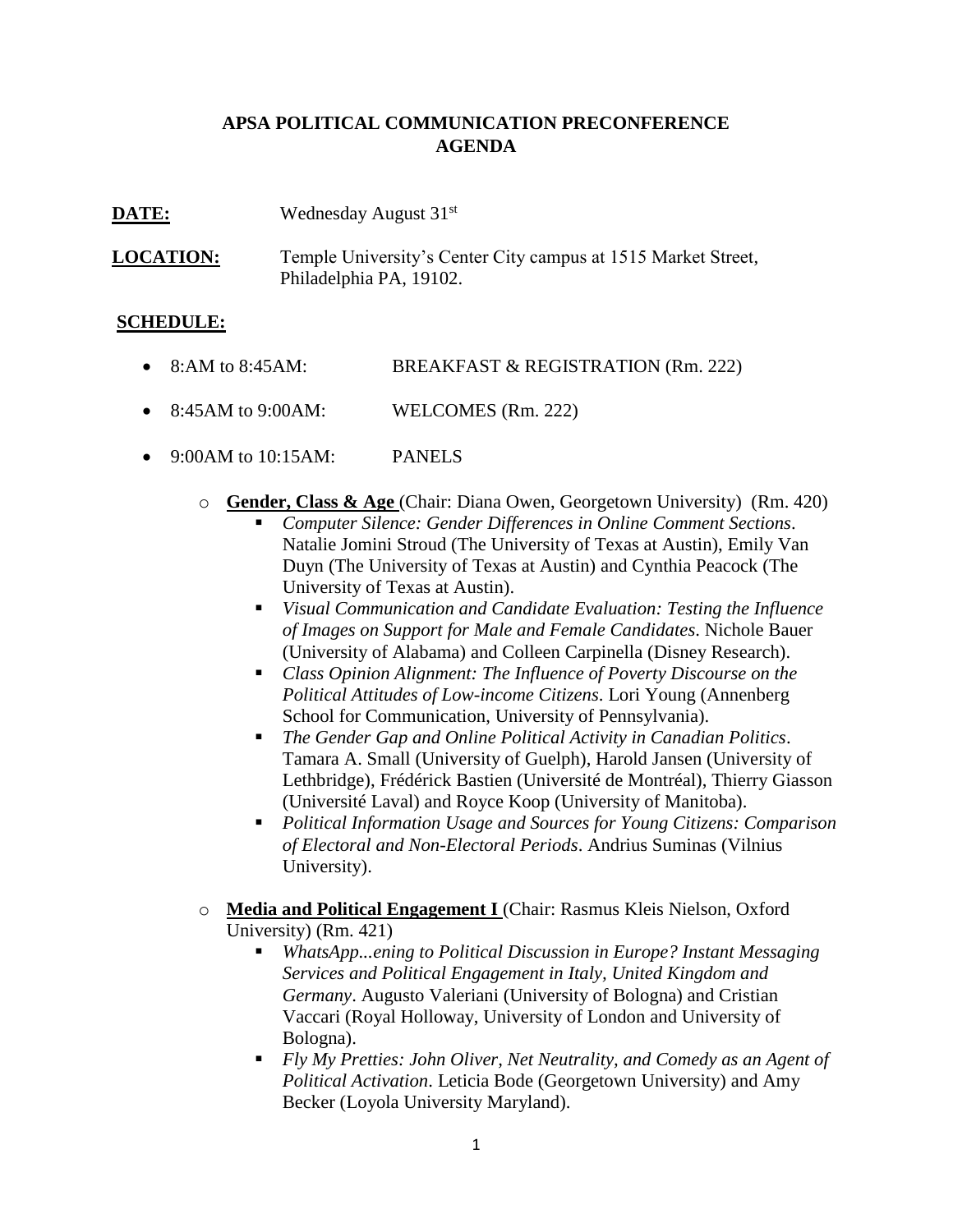- *Digital Politics and the Political Community*. Michael J. Jensen (Institute for Governance and Policy Analysis, University of Canberra).
- *The Instagram Election: The Role of Visual Social Media in the 2016 Presidential Campaign*. Terri Towner (Oakland University).
- o **Partisan Media** (Chair: Bruce Hardy, Temple University) (Rm. 422)
	- *Media Issue Ownership: Reconciling Partisan News and Issue Ownership*. McGregor, Shannon C. (University of Texas - Austin).
	- *Media Choice and Moderation: Evidence from an Experiment With Digital Trace Data*. Andrew Guess (New York University).
	- *The Impact of Partisan News Exposure on Perceptions of the Opposing Party and Public Confidence in the Electoral System*. Hye-Yon Lee (Annenberg School for Communication, University of Pennsylvania).
	- *Self and Contextually Activated Networks: An Expanded Approach to Selective Exposure*. Benjamin Lyons (University of Pennsylvania)
- $\bullet$  10:15AM to 10:30AM: BREAK
- $\bullet$  10:30AM to 11:45AM: PANELS
	- o **Campaigns & Elections** (Chair: Michael X. Delli Carpini, University of Pennsylvania) (Rm. 420)
		- *Online Interaction: Do Candidates Still Avoid It?* Jennifer Stromer-Galley (Syracuse University), Patricia Rossini (University of Minas Gerais, Brazil), Lauren Bryant (University at Albany, SUNY), Bryan Semaan (Syracuse University), Jeff Hemsley (Syracuse University), Kate Kenski (University of Arizona) and Feifei Zhang (Syracuse University).
		- *The Promise of Social Media Intelligence: Leveraging Consumer Analytical Tools to Understand Voters Online in 2016*. Sarah Oates (University of Maryland College Park) and Wendy Moe (University of Maryland College Park).
		- *Oh Snap: Chat Videostyle in the 2016 U.S. Presidential Campaign*. Eisa Al Nashmi (Kuwait University) and David Painter (Rollins College).
		- *Tipping the Balance of Power in Elections? Voters' Engagement in the Digital Campaign*. Diana Owen (Georgetown University).
		- *Relational Labor in Candidates' Social Media Presence*. Shannon C McGregor (University of Texas - Austin) and Nancy Baym (Microsoft Research).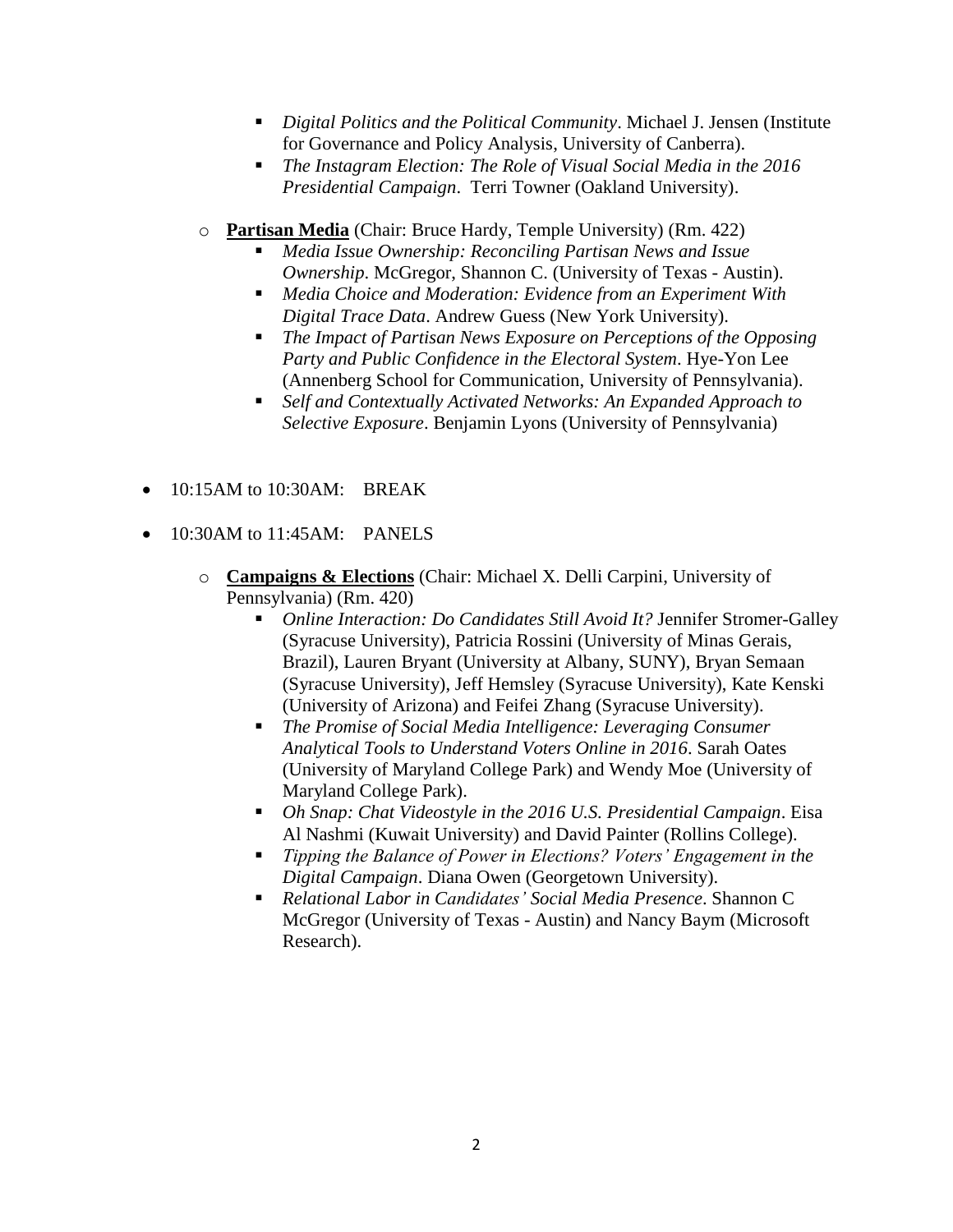- o **Disagreement, Negativity & Incivility** (Chair: Dannagal Young, University of Delaware) (Rm. 421)
	- *Liberal and Conservative Political Incivility*. Ashley Muddiman (University of Kansas).
	- *How Personality Traits Affect Voters' Campaign Tone Perceptions and Responses*. Annemarie Walter (School of Politics and International Relations, University of Nottingham), Travis Ridout (School of Politics and International Relations, Washington State University) and Cees Van der Eijk (School of Politics and International Relations, University of Nottingham).
	- *How Political Disagreements Lead to Participation: Comparing Less and More Experienced Voters in the Case of the U.S. 2014 Midterm Elections*. Hailey Hyun-kyung Oh (George Mason University).
	- *Deliberative Signals: The Importance of Incivility in Highlighting Anti-Democratic Rhetoric*. Emily Sydnor (Southwestern University) and Grace Atkins (Southwestern University).
- o **Protest, Revolution and Media** (Chair: Abby Jones, Visiting Scholar,
	- Annenberg School for Communication, University of Pennsylvania) (Rm. 422) *Revolutionary Narratives and the Future of Revolution*. Guobin Yang
		- (Annenberg School for Communication, University of Pennsylvania). *The Contagion Effects of Protest Movements - Pegida and Party Politics in Germany*. Sebastian Stier (GESIS - Leibniz Institute for the Social Sciences, Cologne), Arnim Bleier (GESIS - Leibniz Institute for the Social Sciences, Cologne), Christoph Kling (GESIS - Leibniz Institute for the Social Sciences, Cologne) and Lisa Posch (GESIS - Leibniz Institute
		- for the Social Sciences, Cologne). *Democracy, New Media and Social Actors in Contemporary Spanish*
		- *Politics*. Leocadia Díaz Romero (Murcia State University). *From Connective Action to Connective People: An Empirical Evidence from Egypt*. Mostafa Shehata (Roskilde University).
- 11:45AM to 12:30PM: LUNCH (Rm. 222)
- 12:30PM to 1:30PM: KEYNOTE & DISCUSSION ON THE 2016 U.S. PRESIDENTIAL ELECTION (Rm. 222)
	- Facilitator: Michael Hagen (Temple University)
	- David Nickerson (Temple University)
- 1:30PM to 2:30PM: THEORY AND THEORY-BUILDING ROUNDTABLE (Rm. 222)
	- CHAIR: Regina Lawrence (School of Journalism and Communication, University of Oregon)
	- **PANELISTS**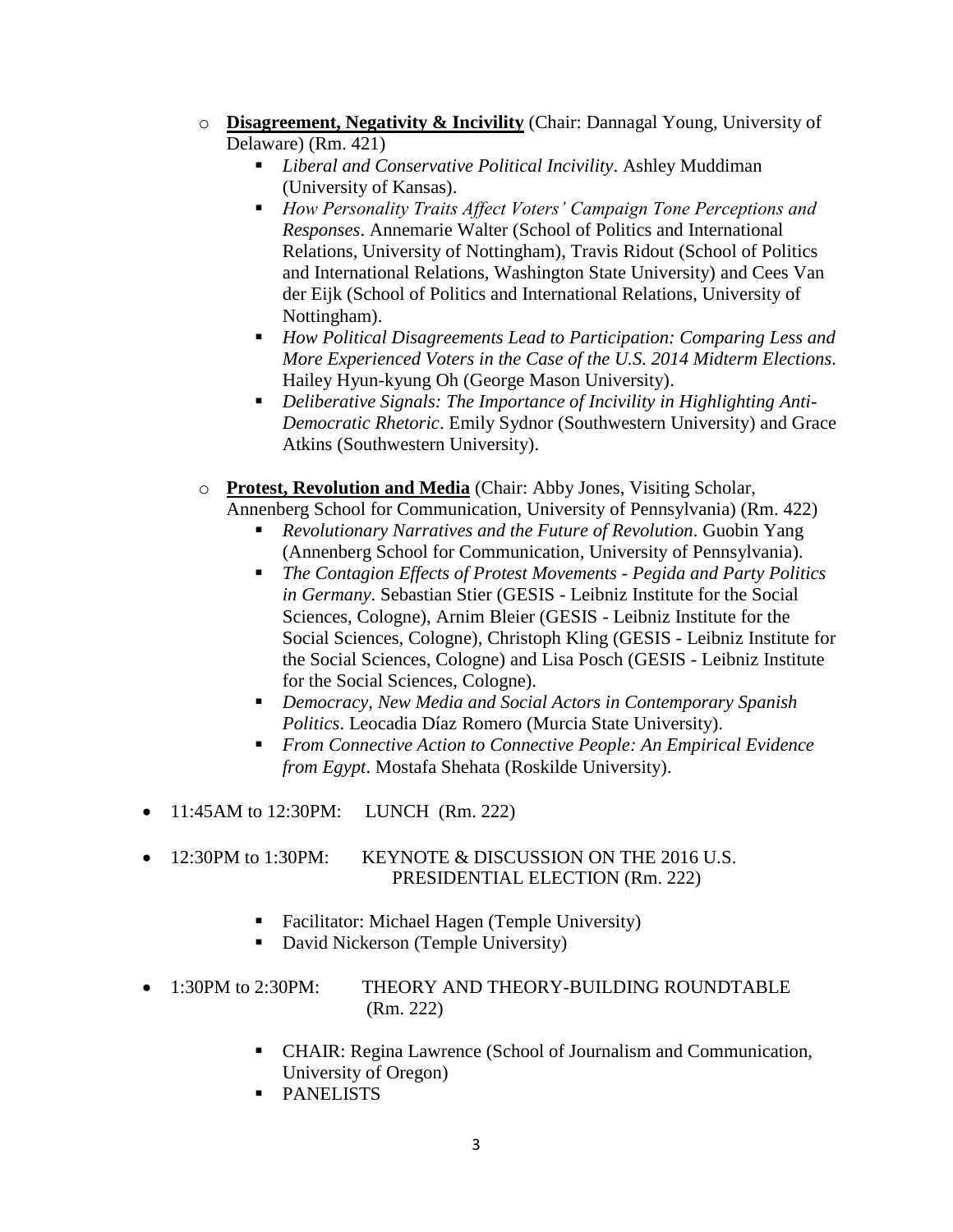- Geoffrey Baym (Temple University)
- Andrew Chadwick (Royal Holloway, University of London)
- Daniel Kreiss (University of North Carolina, Chapel Hill)
- Dannagal Young (University of Delaware)
- 2:30PM to 2:45PM: BREAK
- 2:45PM to 4:00PM: PANELS
	- o **Journalism, News, and Politics** (Chair: Geoffrey Baym, Temple University) (Rm. 420)
		- *Platformed Publishing? The Rise of Digital Intermediaries, the Transformation of Online Journalism, and Implications for Mediated Politics*. Rasmus Kleis Nielson (Oxford University) and Sarah Anne Ganter (Oxford University).
		- *"Late Night Comics Examine Campaign 2016: Donald Trump Dominates the Jokes."* Stephen J. Farnsworth (University of Mary Washington) and Robert S. Lichter (George Mason University).
		- *Objective and Subjective Political Knowledge in the New Media Environment*. Kylee Britzman (University of Illinois at Urbana-Champaign).
		- *Last Week Tonight with John Oliver: Combining Journalistic Ideals and Political Satire*. John Remensperger (Annenberg School for Communication, University of Pennsylvania).
	- o **Issue Coverage in Comparative Perspective** (Chair: Jennifer Stromer-Galley, Syracuse University) (Rm. 421)
		- *Threatening or Sympathetic? The Cross-National Framing of the Syrian Mass Exodus*. Abby Jones (Visiting Scholar, Annenberg School for Communication, University of Pennsylvania).
		- *Communist Party's Soft Power in Cross-national Persuasion Videos: Shaping China's Image among Overseas Audiences*. Kecheng Fang (Annenberg School for Communication, University of Pennsylvania) and Diana C. Mutz (Annenberg School for Communication, University of Pennsylvania).
		- *Ownership, Differential Framing and Attitudes to Labor Unions: Evidence from Two Experiments*. Liam Kneafsey (Trinity College, Dublin).
		- *Social Media Use and Fear Levels after the Paris 2015 Attacks. A Comparative Study*. Shana Kushner Gadarian (Syracuse University), Kari Steen-Johnsen (Institute for Social Research, Oslo) and Bernard Enjolras (Institute for Social Research, Oslo).